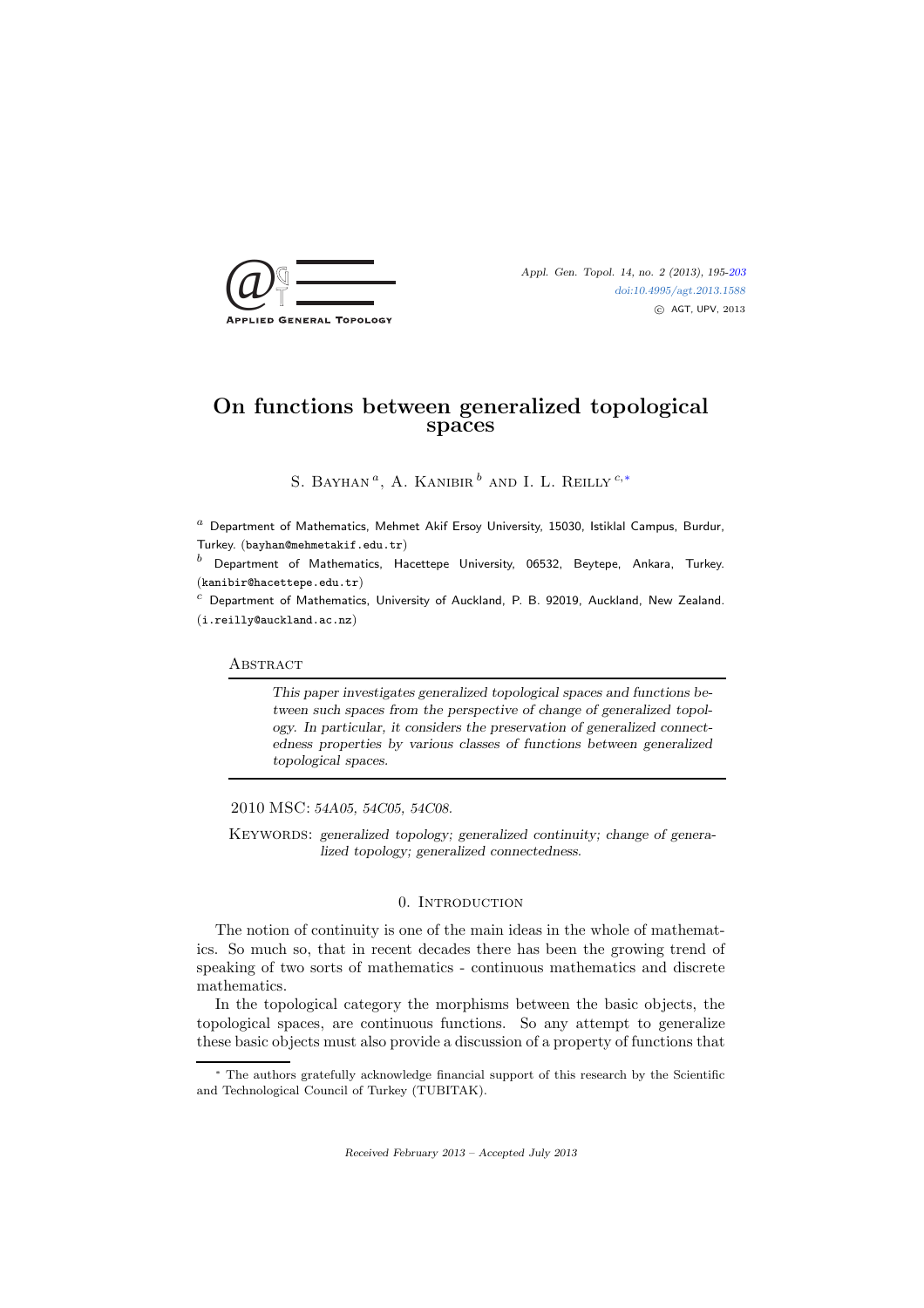#### S. Bayhan, A. Kanibir and I. L. Reilly

corresponds to continuity. In the past decade, Császár  $[4]$  and others have been considering generalized topological spaces, and developing a theory for them. In the title of his foundational paper,  $Cs$ ászár [4] has given equal prominence to these two aspects - "Generalized topology, generalized continuity".

This paper is concerned with the adaptation of the change of topology approach from topological topics to aspects of the theory of generalized topological spaces. It shows that " change of generalized topology " exhibits some characterictics analogous to change of topology in the topological category. A common application of the change of generalized topology approach occurs where the spaces are (ordinary) topological spaces. In this case, the generalized topologies are families of distinguished subsets of a topological space which are not topologies but are generalized topologies. It appears that this case was one of the main motivations for Császár  $[4]$  to introduce and develop the concepts of generalized topology. Sections 1 and 2 provide the necessary preliminary ideas, while Section 3 uses three variations of generalized continuity between generalized topological spaces, defined by Min [12,13,14], to illustrate the change of generalized topology procedure in its most general form. Section 4 considers the preservation of generalized connectedness properties by appropriate classes of functions.

#### 1. Preliminaries

If  $\exp X$  is the power set of a nonempty set X, then a subset g of  $\exp X$  is defined to be a generalized topology (briefly a  $GT$ ) on X if  $\emptyset \in g$  and any union of elements of g belongs to g, (Császár [4]). If g is a GT on X, the members of  $g$  are called generalized open sets, or  $g$ -open sets, and their complements are called generalized closed sets, or  $g$ -closed sets. If A is a subset of X, then the generalized interior of A in  $(X, g)$ , denoted by  $i_q(A)$ , is the union of the collection of all generalized open sets contained in  $A$ . It is the largest g-open set contained in A. The generalized closure of A in  $(X, g)$ , denoted by  $c_q(A)$ is the intersection of the collection of all generalized closed sets containing A. It is the smallest  $q$ -closed set containing  $A$ .

Császár [4] has pointed out some common examples of generalized topologies that are associated with a given topological space. If  $\tau$  is a topology on X, we denote by iA the  $\tau$ -interior of A and by cA the  $\tau$ -closure of A. Then A is semiopen if  $A \subset c(iA)$ , A is preopen if  $A \subset i(cA)$ , A is β-open if  $A \subset c(i(c(A))$ , and A is  $\alpha$ -open if  $A \subset i(c(iA))$ . We denote by  $s\tau$  ( $p\tau$ ,  $\beta\tau$  and  $\alpha\tau$  respectively) the collection of all semi-open sets (preopen sets,  $\beta$ -open sets and  $\alpha$ -open sets respectively) of the topological space  $(X, \tau)$ . Each of these collections is a GT on X, and, in fact,  $\alpha\tau$  is a topology. In general, the other three collections are not topologies on X.

A generalized topological space  $(X, g)$  is said to be connected (called  $\gamma$ connected in  $[5]$  if there are no nonempty disjoint sets U and V in g such that  $X = U \cup V$ .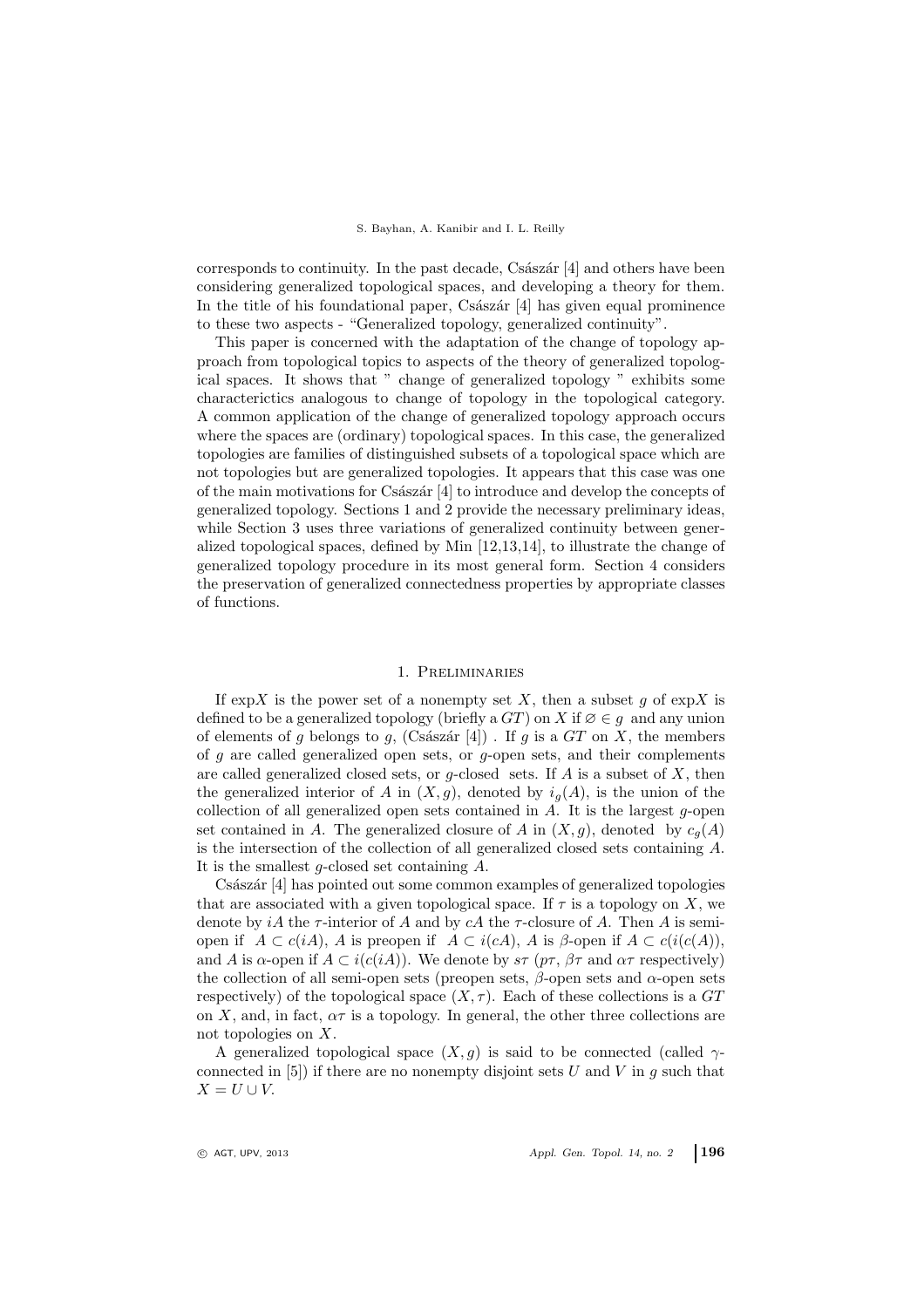#### On functions between generalized topological spaces

Let  $g_X$  and  $g_Y$  be generalized topologies on X and Y, respectively. Then the function  $f : (X, g_X) \to (Y, g_Y)$  is defined to be generalized continuous or more properly  $(g_X, g_Y)$ -continuous if  $f^{-1}(V) \in g_X$  for each  $V \in g_Y$  [4].

If  $\beta$  is an arbitrary subset of expX, then the family  $\vartheta \subset \exp X$  composed of ∅ and all sets  $N \subset X$  of the form  $N = \bigcup_{i \in I} B_i$  where  $B_i \in \beta$  and I is a nonempty index set, is a GT on X. We say that  $\beta$  is a base of  $\vartheta$ , and that  $\beta$ generates  $\vartheta$ .

It is enough to check generalized continuity for each member of a base for the co-domain generalized topology, just as is the case for continuity of functions between (ordinary) topological spaces.

<span id="page-2-0"></span>**Lemma 1.1** (6, Lemma 3.2). A function  $f:(X, g_X) \to (Y, g_Y)$  is generalized continuous if and only if  $f^{-1}(V) \in g_X$  for each member V of a base  $\beta$  of  $g_Y$ .

## 2. Six classes of generalized topologies

If g is a GT on X, then Császár [7] has shown that  $\delta(g)$  and  $\theta(g)$  are also generalized topologies on  $X$ , where

- 1)  $A \in \delta(g)$  if and only if  $A \subset X$  and, if  $x \in A$  then there is a g-closed set Q such that  $x \in i_g Q \subset A$ , and
- 2)  $A \in \theta(g)$  if and only if  $A \subset X$  and  $x \in A$  implies the existence of  $M \in g$ such that  $x \in M \subset c_{q}M \subset A$ .

Furthermore,  $\theta(g) \subset \delta(g) \subset g$  [7, Theorem 2.3].

A subset R of  $(X, g)$  is defined to be g-regular open (or gr-open) if  $R =$  $i_q(c_q(R))$ . Then the elements of  $\delta(g)$  coincide with the unions of gr-open sets [7, Theorem 3.3].

To put it another way, the collection of all gr-open sets of  $(X, g)$  is a base for the generalized topology  $\delta(g)$  on X.

Therefore, the relationship between a GT g on a set X and the GT  $\delta(g)$ on X is analogous to that between a topological space  $(X, \tau)$  and its semiregularization  $(X, \tau_s)$ , where  $\tau_s$  has as a base the collection of all  $\tau$ -regular open subsets of X. Recall that a subset B of  $(X, \tau)$  is defined to be  $\tau$ -regular open if  $B = i(c(B))$ . Mršević, Reilly and Vamanamurthy [15] have given a systematic discussion of this relationship, especially from the point of view of change of topology. On the other hand, Veličko [18] provided the basic discussion of the properties of  $\theta$ -topologies.

Császár [3] has introduced four classes of generalized open sets in a generalized topological space with the following definition.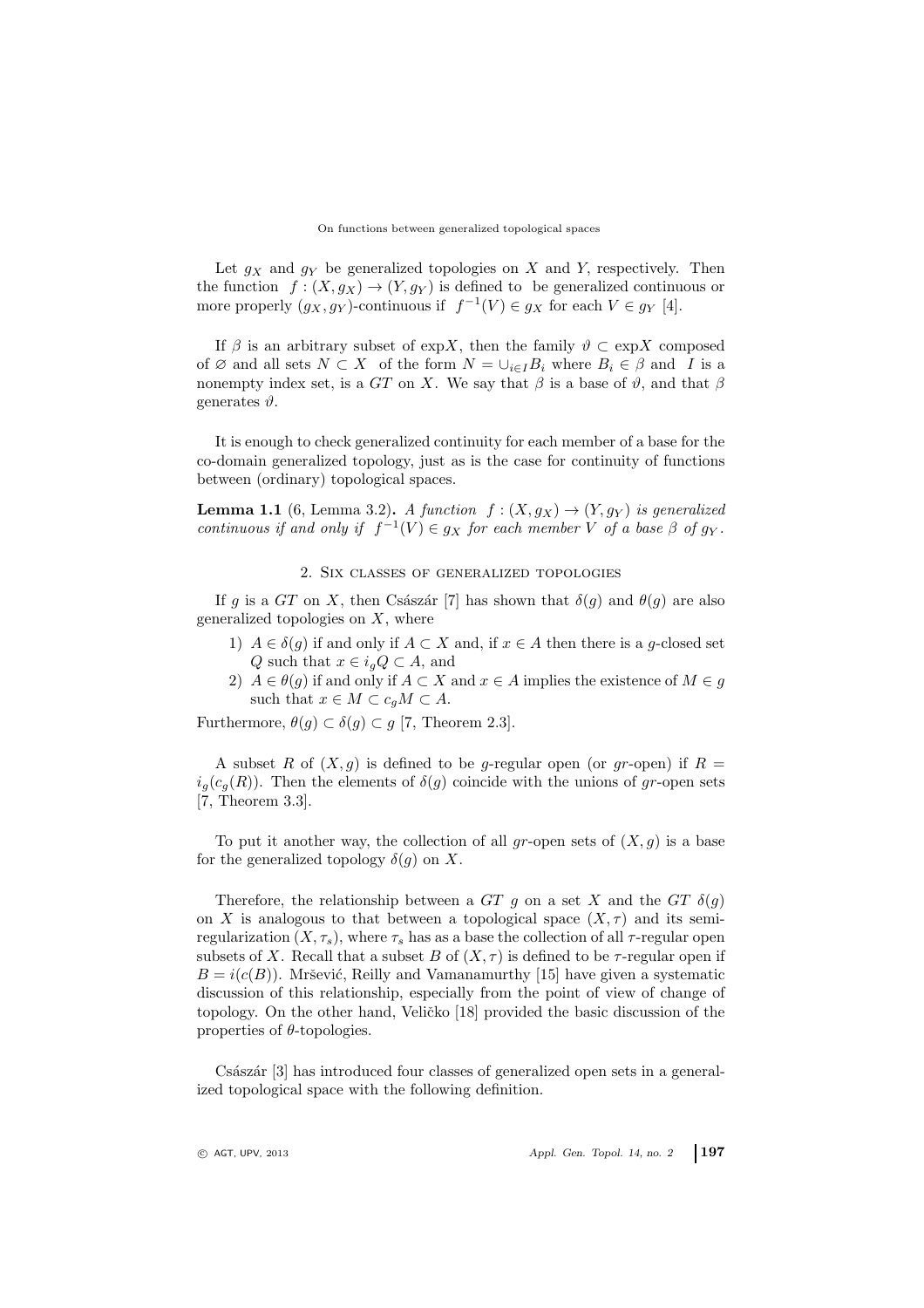**Definition 2.1** ([3]). Let  $(X, g_X)$  be a generalized topological space and A ⊂ X. Then A is said to be

(1) g-semi-open if  $A \subset c_g(i_g(A)),$ 

(2) g-pre-open if  $A \subset i_g(c_g(A)),$ 

(3) g- $\alpha$ -open if  $A \subset i_g(c_g(i_g(A))),$ 

(4) g- $\beta$ -open if  $A \subset c_q(i_q(c_q(A)))$ .

The collection of all g-semi-open sets (resp. g-pre-open sets,  $g$ - $\alpha$ -open sets, g-β-open sets) in  $(X, g_X)$  is denoted by  $\sigma(g)$  (resp.  $\pi(g)$ ,  $\alpha(g)$ ,  $\beta(g)$ ). Each of these families is a GT [3]. Furthermore these families satisfy the following relationships  $q \subset \alpha(q) \subset \sigma(q) \subset \beta(q)$  and  $\alpha(q) \subset \pi(q) \subset \beta(q)$ , see [3].

#### 3. Change of generalized topology

Three variants of generalized continuity have been recently defined and studied by Min [12, 13, 14].

If  $(X, g_X)$  and  $(Y, g_Y)$  are generalized topological spaces, then a function  $f: (X, g_X) \to (Y, g_Y)$  is defined to be almost  $(g_X, g_Y)$ -continuous at  $x \in X$  if for each  $g_Y$ -open set V containing  $f(x)$  there exists a  $g_X$ -open set U containing x such that  $f(U) \subset i_{g_Y}(c_{g_Y}(V))$  [12, Definition 3.1].

Furthermore, f is defined to be almost  $(g_X, g_Y)$ -continuous if it is almost  $(g_X, g_Y)$ -continuous at each point of X [12, Definition 3.3].

A function  $f : (X, g_X) \to (Y, g_Y)$  is defined to be weakly  $\theta(g_X, g_Y)$ continuous if for  $x \in X$  and each  $V \in \theta(g_Y)$  containing  $f(x)$ , there exists  $U \in g_X$  such that  $x \in U$  and  $f(U) \subset V$  [13, Definition 3.12].

More recently, Min [14] has introduced and studied another property of functions between generalized topological spaces. Let  $(X, g_X)$  and  $(Y, g_Y)$  be generalized topological spaces and  $\delta = \delta(g_X)$ ,  $\delta' = \delta(g_Y)$ . Then a function  $f:(X,g_X)\to (Y,g_Y)$  is defined to be  $(\delta,\delta')$ -continuous at the point  $x\in X$  if for each gy-open set V containing  $f(x)$ , there exists a g<sub>X</sub>-open set U containing x such that  $f(i_{g_X}(c_{g_X}U)) \subset i_{g_Y}(c_{g_Y}(V))$ . Moreover, the function f is defined to be  $(\delta, \delta')$ -continuous if it is  $(\delta, \delta')$ -continuous at every point of X [14, Definition 3.4].

Min has shown [12, Example 3.5] that a function  $f : (X, g_X) \to (Y, g_Y)$  can be almost  $(g_X, g_Y)$ -continuous but not  $(g_X, g_Y)$ -continuous. It is clear from the definitions that  $(g_X, g_Y)$ -continuity implies almost  $(g_X, g_Y)$ -continuity. However, this distinction between these two concepts must be interpreted very carefully. Our next result shows that almost  $(g_X, g_Y)$ -continuity is really  $(g_X, g_Y)$ continuity in disguise. The notion of almost generalized continuity coincides with the concept of generalized continuity when a suitable change of generalized topology is made to the co-domain of the function in question.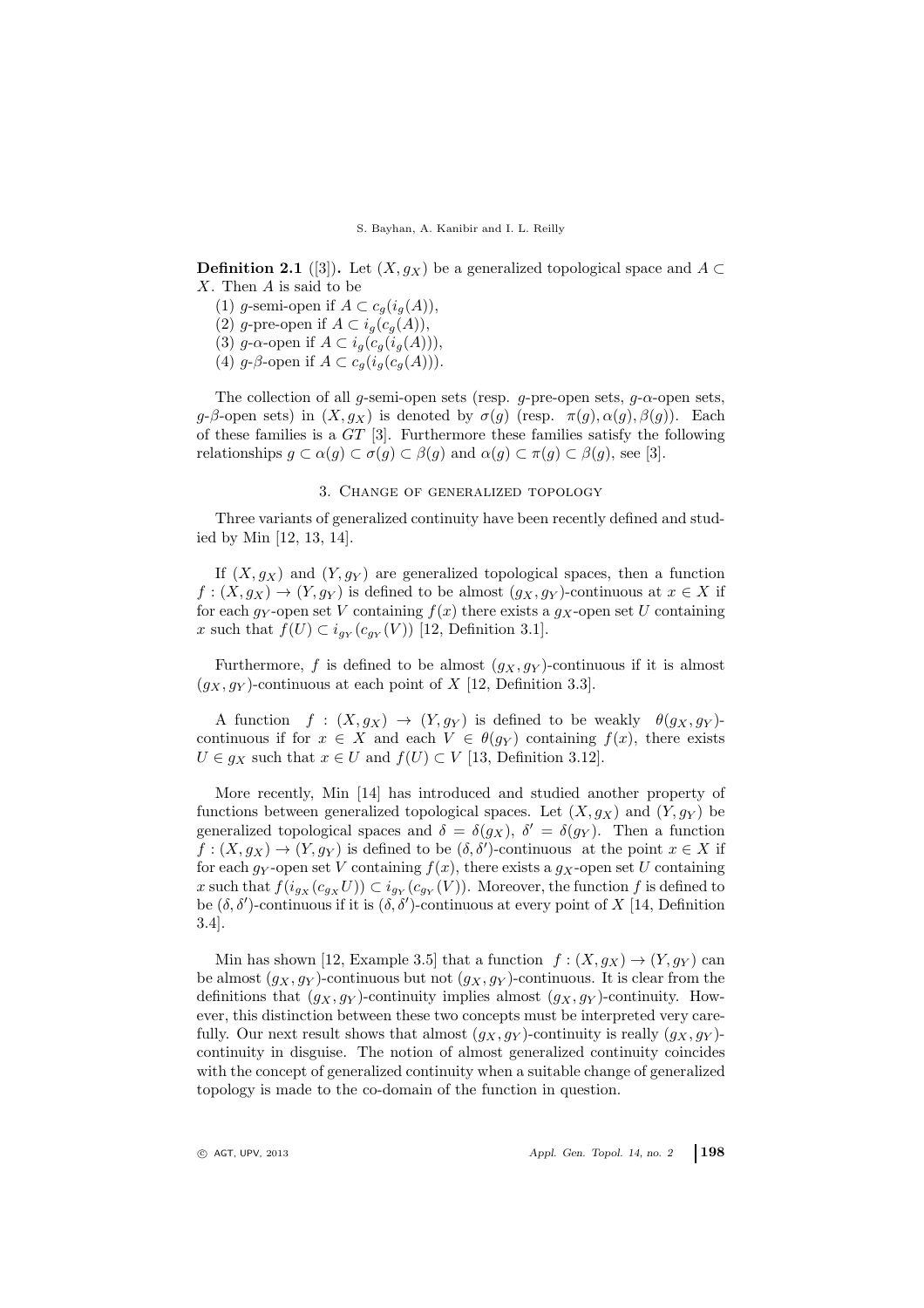**Proposition 3.1.** A function  $f : (X, g_X) \to (Y, g_Y)$  between generalized topological space is almost  $(g_X, g_Y)$ -continuous if and only if f :  $(X, g_X) \rightarrow$  $(Y, \delta(g_Y))$  is generalized continuous.

*Proof.* Min [12, Theorem 3.6 (1) and (6)] has shown that  $f:(X, g_X) \to (Y, g_Y)$ is almost  $(g_X, g_Y)$ -continuous if and only if for every  $g_Y r$ -open subset V in Y,  $f^{-1}(V)$  is  $g_X$ -open. By Lemma [1.1,](#page-2-0) this equivalent to  $f:(X, g_X) \to (Y, \delta(g_Y))$ is generalized continuous.

Note that the topological analogue of the result above is Proposition 12 (1) of Mršević, Reilly and Vamanamurthy [15].

An exactly similar situation obtains for the concept of weakly  $\theta(g_X, g_Y)$ continuity defined and studied by Min [13]. Here, a different change of generalized topology on the co-domain of the function reduces the property of weak  $\theta(g_X, g_Y)$ -continuity to generalized continuity.

Min [13, Example 3.14] has shown that a function can be weakly  $\theta(g_X, g_Y)$ continuous but not be weakly  $(g_X, g_Y)$ -continuous, and hence not be  $(g_X, g_Y)$ continuous. However, if we make a change of generalized topology on the co-domain space of f, then weak  $\theta(g_X, g_Y)$ -continuity reduces to generalized continuity. Indeed, we have the following result.

**Proposition 3.2.** A function  $f : (X, g_X) \to (Y, g_Y)$  between generalized topological space is weakly  $\theta(g_X, g_Y)$ -continuous if and only if  $f : (X, g_X) \rightarrow$  $(Y, \theta(q_Y))$  is generalized continuous.

*Proof.* [13, Theorem 3.15 (1) and (2)].

$$
\qquad \qquad \Box
$$

In a more recent paper Min [14] has introduced the notion of  $(\delta, \delta')$ -continuity of functions between generalized topological spaces. His Examples 3.5 and 3.6, his Remark 3.7 and its diagram are designed to distinguish between the generalized continuity of Császár [4] and Min's  $(\delta, \delta')$ -continuity. But, once again, it is necessary to be very careful in making claims about one concept being "independent" of another concept. In this case, this independence holds only if the generalized topologies on the domain and co-domain of the function in question are regarded as fixed. However, our next result shows that if appropriate changes of generalized topology are made on both the domain and co-domain of the function, then  $(\delta, \delta')$ -continuity of the given function is just generalized continuity in disguise. The new concept of  $(\delta, \delta')$ -continuity coincides with the old notion of generalized continuity when we make suitable changes of generalized topology.

**Proposition 3.3.** A function  $f : (X, g_X) \to (Y, g_Y)$  between generalized topological spaces is  $(\delta, \delta')$ -continuous if and only if  $f : (X, \delta(g_X)) \to (Y, \delta(g_Y))$  is generalized continuous.

*Proof.* Min [14] Theorem 3.9 (1) and (5).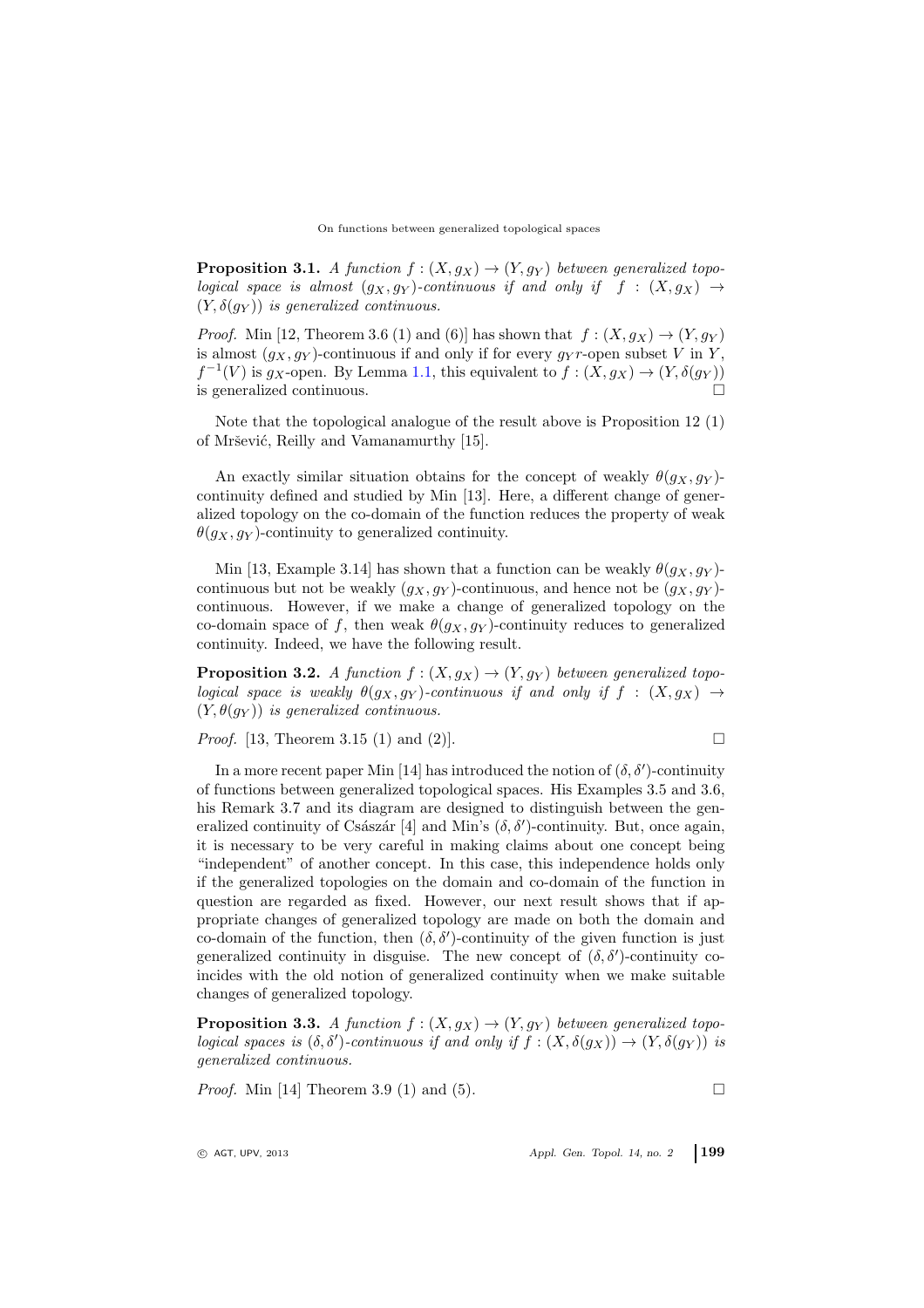#### S. Bayhan, A. Kanibir and I. L. Reilly

We have just considered three examples of the change of generalized topology technique for functions between generalized topological spaces. This is "change of generalized topology" in its full manifestation. This is the true analogue of the "change of topology" approach in the topological category. The fundamental paper on the change of topology technique in the topological category is Gauld, Mršević, Reilly and Vamanamurthy [9]. More recently, Gauld, Greenwood and Reilly [8] have classified more than one hundred properties of functions between (ordinary) topological spaces from this perspective.

However, there is another way of thinking about the change of generalized topology approach. In this application of the approach we do not have full generality. Rather, we consider functions between (ordinary) topological spaces. Can some properties of such functions be considered in the setting of generalized continuity? To do so, it may be necessary to consider the (ordinary) topological spaces as examples of generalized topological spaces. It is clear from the work of Császár  $[4]$  that this is one of the main reasons for introducing the notion of generalized topology.

Now let  $g_X$  and  $g_Y$  be generalized topologies on X and Y, respectively. Császár  $[4]$  has pointed out how many variations of continuity in the topological case can be regarded as examples of generalized continuity of functions between generalized topological spaces. Specifically, if  $\tau_X$  and  $\tau_Y$  are (ordinary) topologies on X and Y, then  $(\tau_X, \tau_Y)$ -continuity is classical topological continuity. Furthermore,  $(s\tau_X, \tau_Y)$ -continuity is the semi-continuity of [10],  $(p\tau_X, \tau_Y)$ -continuity is precontinuity in the sense of [11],  $(s\tau_X, s\tau_Y)$ -continuous functions are defined to be irresolute in [2], while  $(p\tau_X, p\tau_Y)$ -continuous functions are called preirresolute in [16]. So these are all examples of the use of the change of generalized topology technique to reduce a particular property of functions between ordinary topological spaces to generalized continuity. The corresponding change of topology technique has a much more limited breadth of application (it is restricted to the topological category).

An interesting question can be posed.

Question 3.4. Is there a variant of continuity between (ordinary) topological spaces that cannot be reduced to generalized continuity by applying the change of generalized topology technique ?

We recall that a subset A of a topological space  $(X, \tau_X)$  is defined to be locally closed if  $A = U \cap F$  where U is  $\tau_X$ -open and F is  $\tau_X$ -closed. Moreover, a function  $f: (X, \tau_X) \to (Y, \tau_Y)$  is defined to be LC-continuous if  $f^{-1}(U)$  is locally closed in  $(X, \tau_X)$  for each  $\tau_Y$ -open U in Y. Let  $LC(X, \tau_X)$  denote the collection of all locally closed subsets of  $(X, \tau_X)$ . The next example shows that  $LC(X, \tau_X)$  is not always a GT.

<span id="page-5-0"></span>**Example 3.5.** Let X be the set R of real numbers, and take  $\tau_X = \{(a, +\infty) :$  $a \in \mathbb{R}$   $\cup$  { $\varnothing$ }. Then  $(X, \tau_X)$  is a topological space, and the  $\tau_X$ -closed sets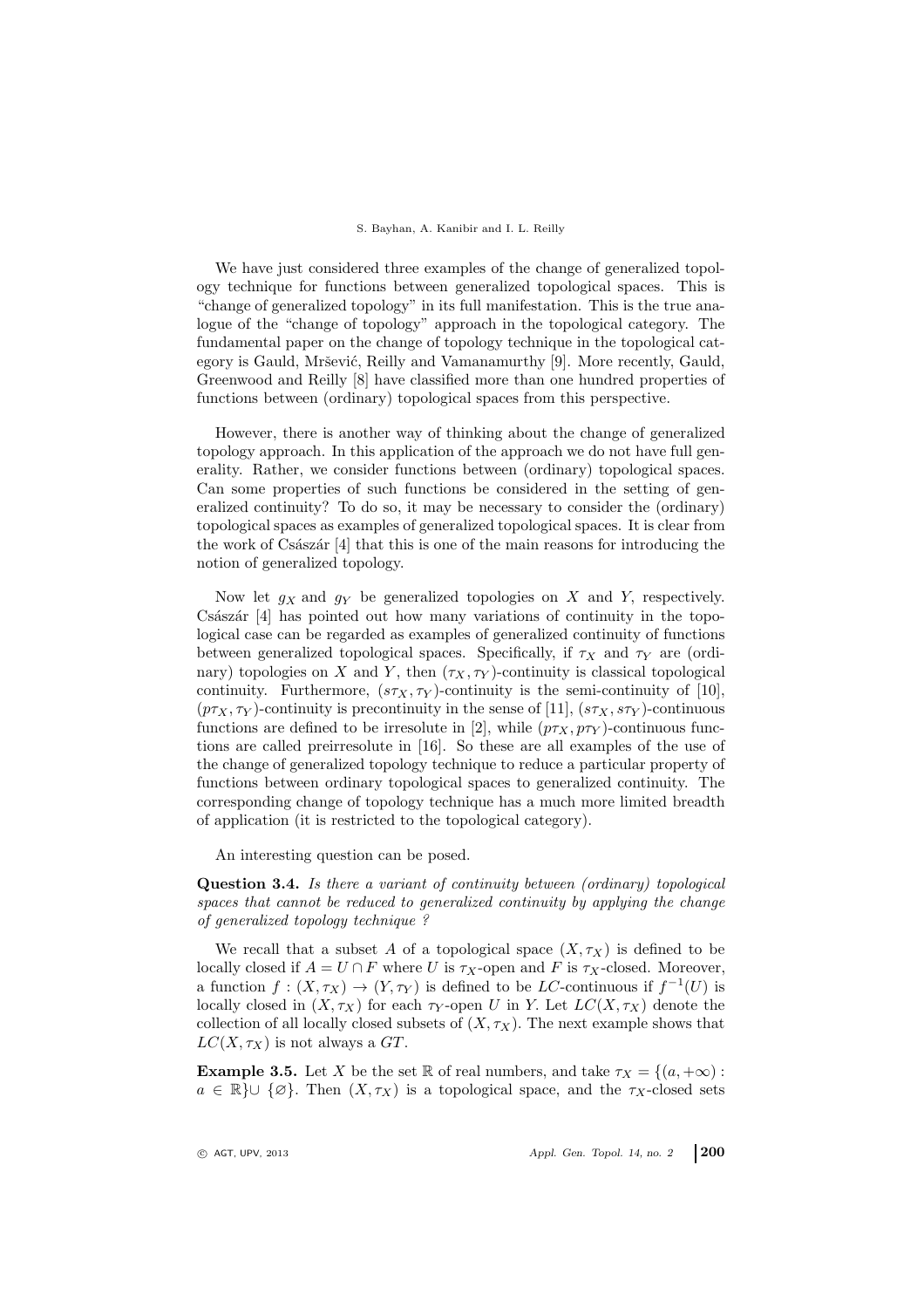On functions between generalized topological spaces

are  ${(-\infty, b] : b \in \mathbb{R}} \cup {X}$ . If  $a < b$  then  $(a, b] \in LC(X, \tau_X)$ . Hence, for each positive integer  $n, (a, b - \frac{1}{n}] \in LC(X, \tau_X)$ . But  $\bigcup^{\infty}$  $n=1$  $(a, b - \frac{1}{a})$  $\frac{1}{n}$ ] =  $(a, b) \notin$  $LC(X, \tau_X)$ . Thus  $LC(X, \tau_X)$  is not a GT.

It is clear from Example [3.5](#page-5-0) that LC-continuity cannot be characterized as an example of generalized continuity, thereby providing an affirmative answer to the Question above.

#### 4. Preservation of generalized connectedness

In a recent paper [1], Bai and Zuo have introduced the class of  $g$ - $\alpha$ -irresolute functions between generalized topological spaces. Bai and Zuo [1, Definition 3.1] provide the following definition.

<span id="page-6-0"></span>**Definition 4.1.** Let  $(X, g_X)$  and  $(Y, g_Y)$  be generalized topological spaces. Then a function  $f : (X, g_X) \to (Y, g_Y)$  is g- $\alpha$ -irresolute if  $f^{-1}(V)$  is g- $\alpha$ -open in X for each  $q$ - $\alpha$ -open subset V of Y.

The change of generalized topology approach has an immediate application here. The next result follows from Definition [4.1.](#page-6-0)

<span id="page-6-1"></span>**Proposition 4.2.**  $f : (X, g_X) \to (Y, g_Y)$  is g- $\alpha$ -irresolute if and only if f:  $(X, \alpha(q_X)) \rightarrow (Y, \alpha(q_Y))$  is generalized continuous.

Bai and Zuo [1, Examples 3.9.1 and 3.9.2] distinguish between  $g$ - $\alpha$ -irresolute functions and  $(g_X, g_Y)$ -continuous functions. Indeed, they claim "g- $\alpha$ -irresolute and  $(g_X, g_Y)$ -continuous are independent of each other in generalized topological spaces". This distinction between these two concepts requires very careful interpretation. From Proposition [4.2](#page-6-1) it is clear that the concept of  $q$ - $\alpha$ -irresoluteness coincides with the standard notion of generalized continuity when an appropriate change of generalized topology is made to each of the domain and co-domain of the function. The independence of these concepts, claimed by Bai and Zou [1], holds only when the generalized topologies on the domain and co-domain spaces are taken as fixed. In fact, the concept of  $g$ - $\alpha$ -irresoluteness is a disguised form of generalized continuity.

To see that this observation is more than a philosophical point, consider the discussion of  $\alpha$ -connectedness in [1, page 387]. We recall that a generalized topological space  $(X, g_X)$  is  $\alpha$ -connected if  $(X, \alpha(g_X))$  is connected [17, Definition 2.1]. Now our Proposition [4.2,](#page-6-1) together with the preservation of connectedness by generalized continuous functions (see Császár [5], Theorem 2.2]), provides an elegant alternative proof of one of the main results of [1].

<span id="page-6-2"></span>**Proposition 4.3** ([1, Theorem 3.16]). Let f be a g- $\alpha$ -irresolute function from  $(X, g_X)$  onto  $(Y, g_Y)$ . If  $(X, g_X)$  is  $\alpha$ -connected then  $(Y, g_Y)$  is  $\alpha$ -connected.

*Proof.* We have that  $f : (X, \alpha(g_X)) \to (Y, \alpha(g_Y))$  is generalized continuous, by Proposition [4.2,](#page-6-1) and that  $(X, \alpha(g_X))$  is connected. Hence  $(Y, \alpha(g_Y))$  is connected, and thus  $(Y, g_Y)$  is  $\alpha$ -connected.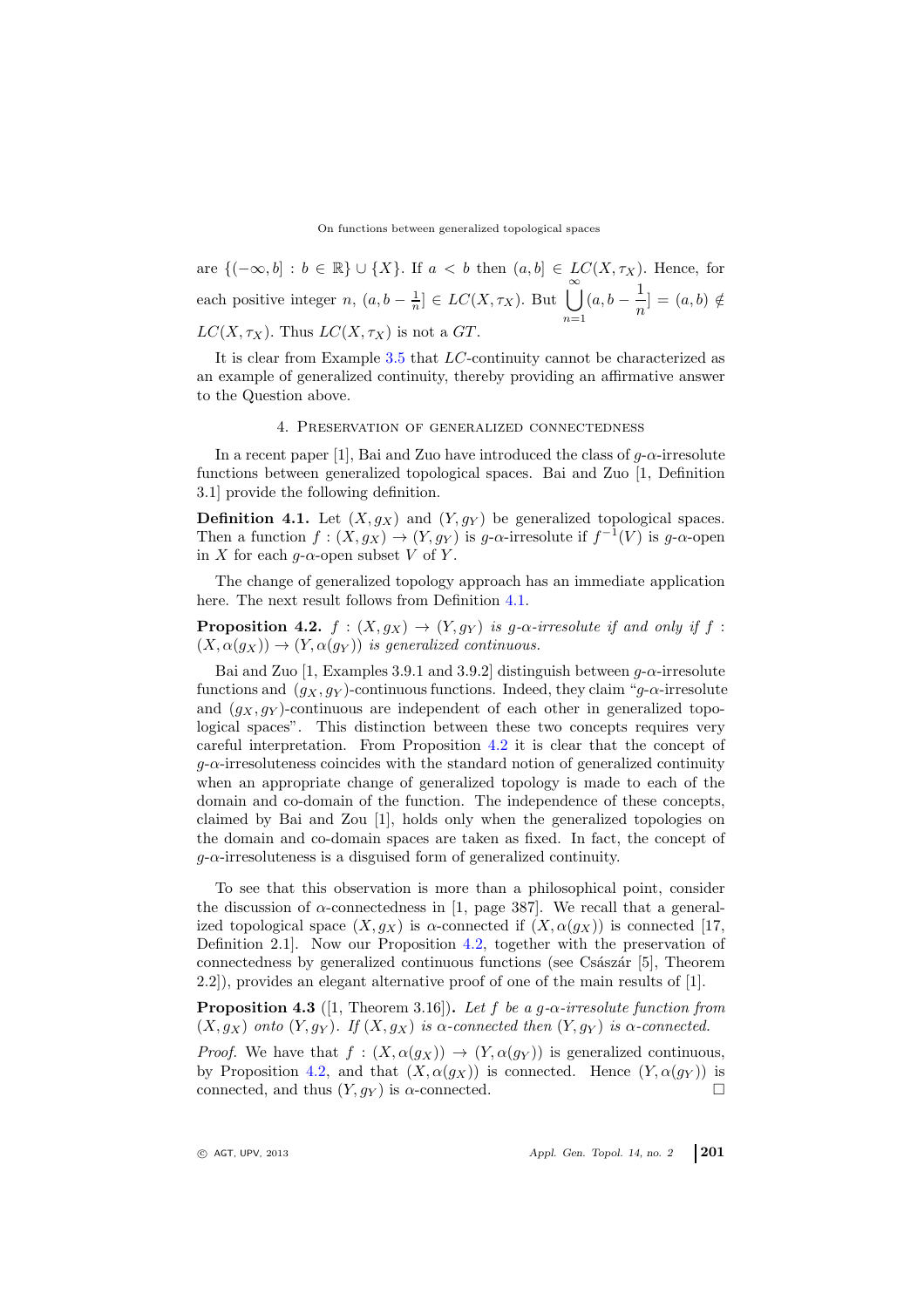#### S. Bayhan, A. Kanibir and I. L. Reilly

A similar discussion can be provided for the Theorem 3.18 of [1] after noting that  $(X, g_X)$  is  $\alpha$ -compact if and only if  $(X, \alpha(g_X))$  is compact.

Császár  $[5, \text{page 276}]$  has given the following definitions.

Let  $(X, g_X)$  and  $(Y, g_Y)$  be generalized topological spaces. Then a function  $f:(X, g_X) \to (Y, g_Y)$  is said to be

- (1)  $(\alpha, g_Y)$ -continuous if  $f^{-1}(V)$  is g- $\alpha$ -open in X for every g-open set V in  $Y$ .
- (2)  $(\sigma, g_Y)$ -continuous if  $f^{-1}(V)$  is g-semi-open in X for every g-open set  $V$  in  $Y$ .
- (3)  $(\pi, g_Y)$ -continuous if  $f^{-1}(V)$  is g-pre-open in X for every g-open set V in  $Y$ .
- (4)  $(\beta, g_Y)$ -continuous if  $f^{-1}(V)$  is g- $\beta$ -open in X for every g-open set V in  $Y$ .

Now it is clear that the change of generalized topology approach can be applied to each of these variants of generalized continuity. In each case, a change of generalized topology on the domain of the function reduces the variant of generalized continuity to generalized continuity.

### Proposition 4.4.

- (1)  $f: (X, g_X) \to (Y, g_Y)$  is  $(\alpha, g_Y)$ -continuous if and only if  $f: (X, \alpha(g_X)) \to$  $(Y, g_Y)$  is generalized continuous.
- (2)  $f:(X, g_X) \to (Y, g_Y)$  is  $(\sigma, g_Y)$ -continuous if and only if  $f:(X, \sigma(g_X)) \to$  $(Y, g_Y)$  is generalized continuous.
- (3)  $f:(X, g_X) \to (Y, g_Y)$  is  $(\pi, g_Y)$ -continuous if and only if  $f:(X, \pi(g_X)) \to$  $(Y, g_Y)$  is generalized continuous.
- (4)  $f: (X, g_X) \to (Y, g_Y)$  is  $(\beta, g_Y)$ -continuous if and only if  $f: (X, \beta(g_X)) \to$  $(Y, g_Y)$  is generalized continuous.

The change of generalized topology approach now provides proofs of four results that are similar to Proposition [4.3.](#page-6-2) Shen [17, Definition 2.1] defined a generalized topological space  $(X, g_X)$  to be σ-connected (π-connected, βconnected) if  $(X, \sigma(q_X))$  (respectively  $(X, \pi(q_X)), (X, \beta(q_X)))$  is connected.

## Proposition 4.5.

- (1) Let f be  $(\alpha, g_Y)$ -continuous from  $(X, g_X)$  onto  $(Y, g_Y)$ . If  $(X, g_X)$  is  $\alpha$ -connected then  $(Y, g_Y)$  is connected.
- (2) Let f be  $(\sigma, g_Y)$ -continuous from  $(X, g_X)$  onto  $(Y, g_Y)$ . If  $(X, g_X)$  is  $\sigma$ -connected then  $(Y, g_Y)$  is connected.
- (3) Let f be  $(\pi, g_Y)$ -continuous from  $(X, g_X)$  onto  $(Y, g_Y)$ . If  $(X, g_X)$  is  $\pi$ -connected then  $(Y, g_Y)$  is connected.
- (4) Let f be  $(\beta, g_Y)$ -continuous from  $(X, g_X)$  onto  $(Y, g_Y)$ . If  $(X, g_X)$  is  $\beta$ -connected then  $(Y, g_Y)$  is connected.